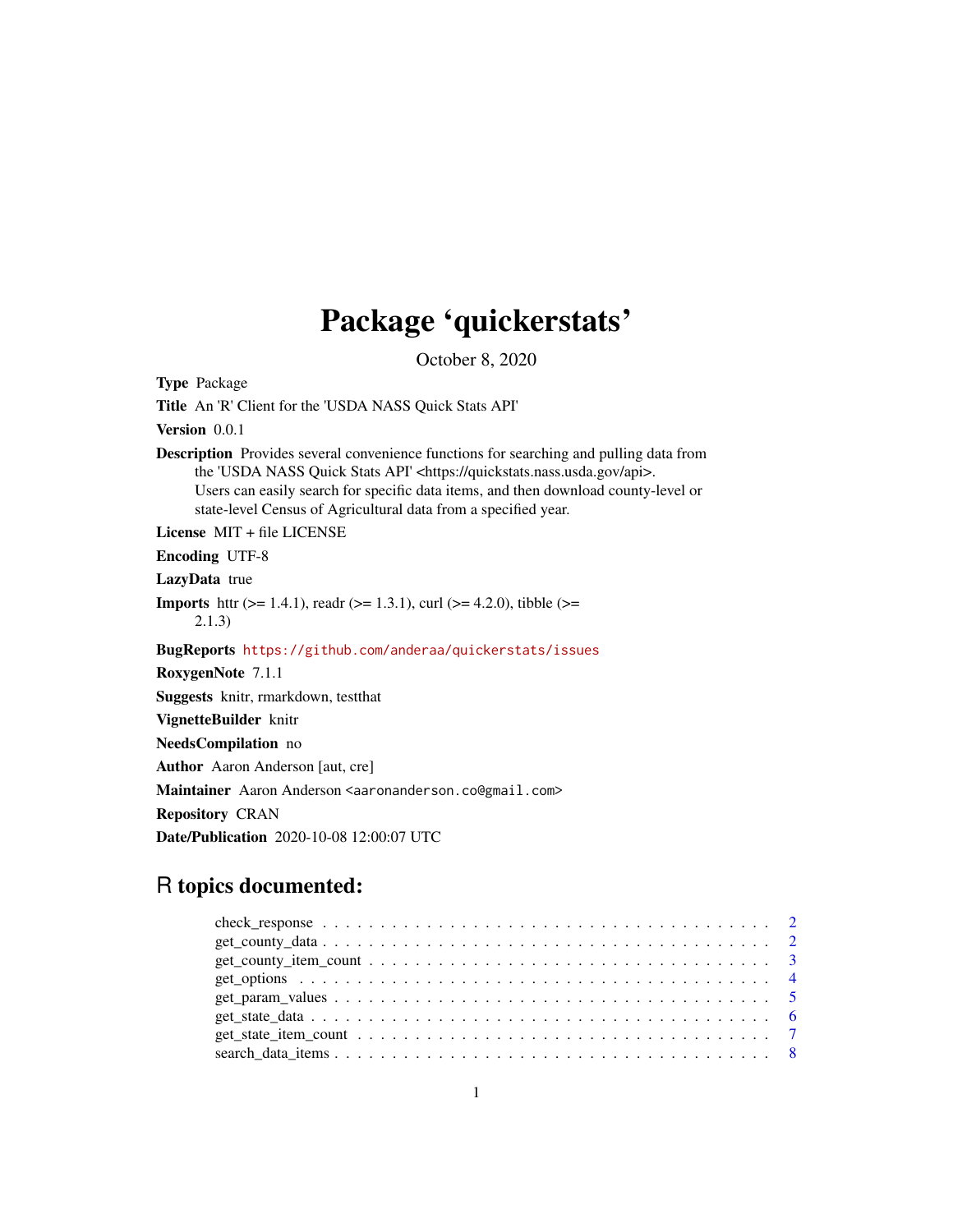#### <span id="page-1-0"></span>**Index** [9](#page-8-0)

check\_response *Print human-readable messages for http errors.*

# Description

Print human-readable messages for http errors.

# Usage

check\_response(status\_code)

# Arguments

status\_code The http response code.

# Value

Nothing.

get\_county\_data *A flexible function for pulling county-level data.*

# Description

Automatically builds the specified query and retrieves county-level data.

# Usage

```
get_county_data(
  key,
  year,
  data_item,
  fips = "all",domain = "TOTAL",
  source = "CENSUS"
\mathcal{E}
```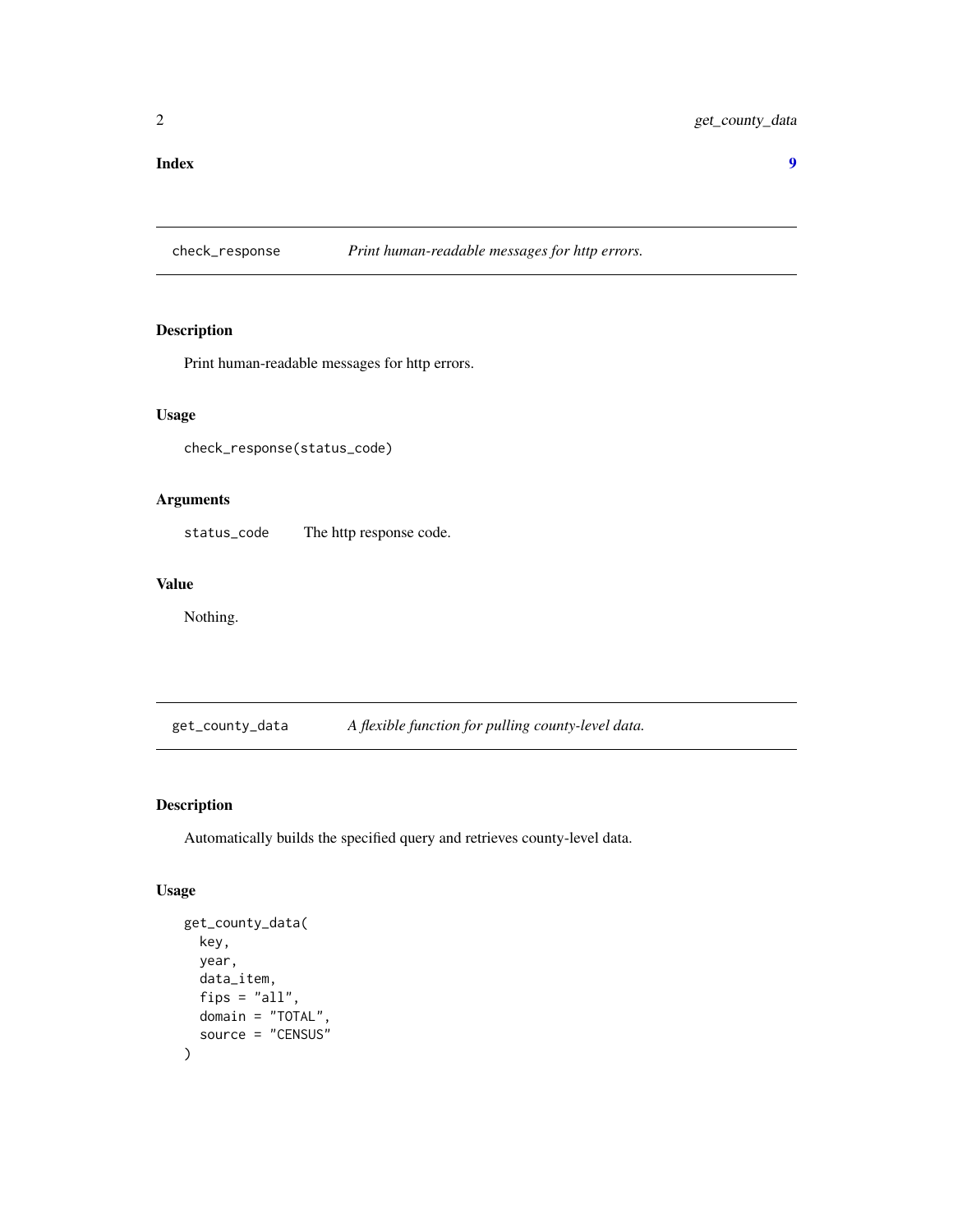#### <span id="page-2-0"></span>Arguments

| kev       | Your NASS API key.                                                                                          |
|-----------|-------------------------------------------------------------------------------------------------------------|
| year      | Must be a census year (e.g. $2012$ , $2017$ ).                                                              |
| data_item | The long description of the desired series. Use search data items function to<br>find one.                  |
| fips      | Must be 'all', a 2-digit state fips, or a 5-digit county fips.                                              |
| domain    | A modifier on data item, some characteristic (e.g. size categories of operations),<br>use 'all' to get all. |
| source    | Must be 'CENSUS' or 'SURVEY'.                                                                               |

#### Value

A tibble df of the requested data, if any exists. Otherwise returns NULL.

#### Examples

```
key <- Sys.getenv('NASS_KEY')
get_county_data(key=key, year=2017,
                data_item='CORN, GRAIN - ACRES HARVESTED', fips='all')
get_county_data(key=key, year=2017,
                data_item='CORN, GRAIN - ACRES HARVESTED', fips='08')
get_county_data(key=key, year=2017,
                data_item='CORN, GRAIN - ACRES HARVESTED', fips='08069',
                domain='all')
```
get\_county\_item\_count *Get the count of values that exist for the specified query for countylevel data.*

# Description

This is used as a utility function by other functions, but can also be used to explore expected results before pulling real data.

#### Usage

```
get_county_item_count(
  key,
  year,
 data_item,
  fips = "all",domain = "TOTAL",
  source = "CENSUS"
)
```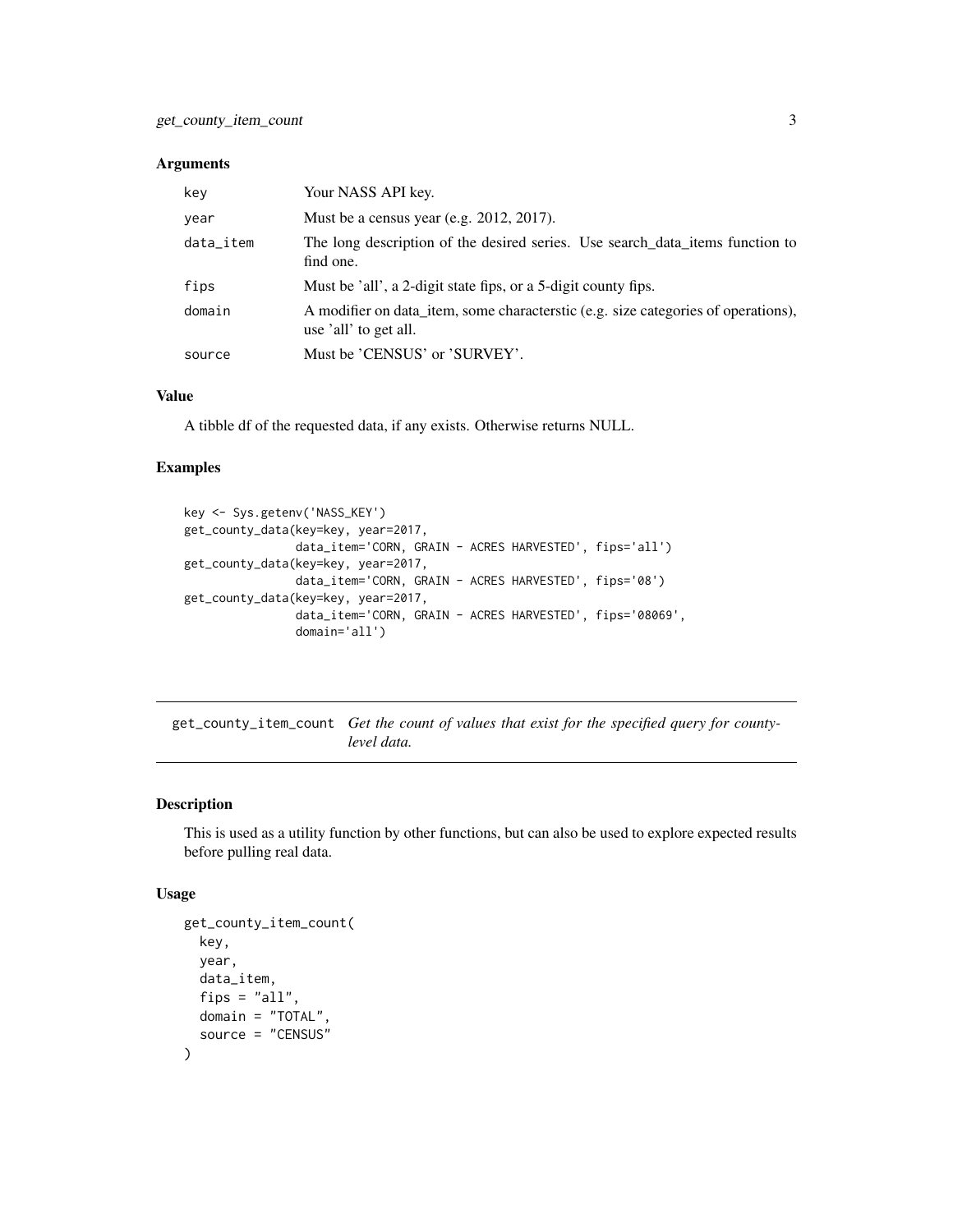#### <span id="page-3-0"></span>Arguments

| key       | Your NASS API key.                                                                                          |
|-----------|-------------------------------------------------------------------------------------------------------------|
| year      | Must be a census year (e.g. $2012$ , $2017$ ).                                                              |
| data_item | The long description of the desired series. Use search data items function to<br>find one.                  |
| fips      | Must be 'all', a 2-digit state fips, or a 5-digit county fips.                                              |
| domain    | A modifier on data item, some characteristic (e.g. size categories of operations),<br>use 'all' to get all. |
| source    | Must be 'CENSUS' or 'SURVEY'.                                                                               |

# Value

The count of values.

# Examples

```
key <- Sys.getenv('NASS_KEY')
get_county_item_count(key=key, year=2017,
                      data_item='CORN, GRAIN - ACRES HARVESTED', fips='all')
get_county_item_count(key=key, year=2017,
                      data_item='CORN, GRAIN - ACRES HARVESTED', fips='08')
get_county_item_count(key=key, year=2017,
                      data_item='CORN, GRAIN - ACRES HARVESTED',
                      fips='08069', domain='all')
```

| get options |  |
|-------------|--|
|             |  |

get\_options *Get the parameter options available for some short\_desc value.*

#### Description

Not all combinations of parameters are available for all data items. This functions finds the unique combinations that are available.

#### Usage

get\_options(key, data\_item)

#### Arguments

| kev       | Your NASS API key.                                    |
|-----------|-------------------------------------------------------|
| data_item | The short_desc (data item) string to get options for. |

#### Value

A tibble df of the unique combinations of other paramters that are available.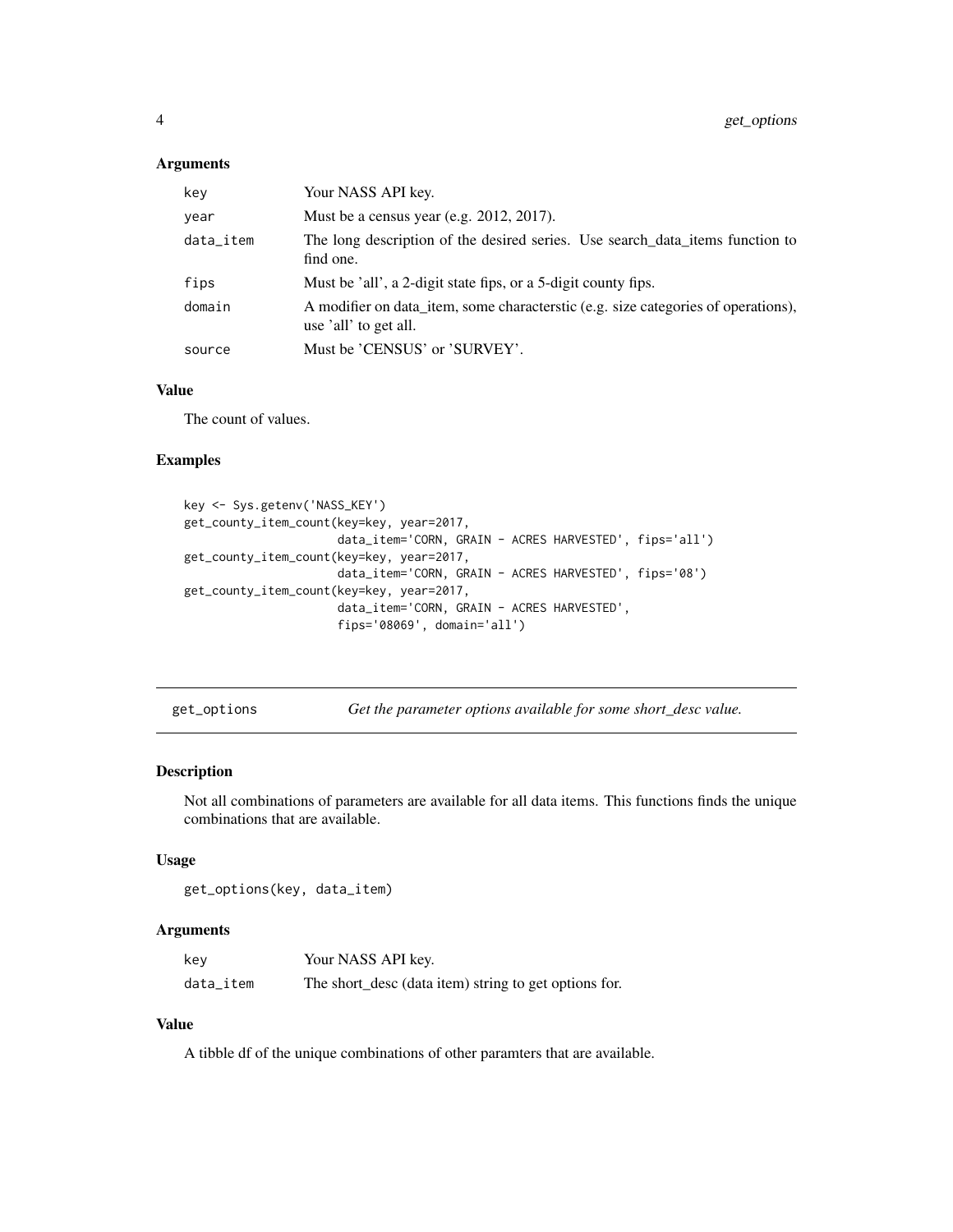<span id="page-4-0"></span>get\_param\_values 5

# Examples

```
key <- Sys.getenv('NASS_KEY')
get_options(key=key, data_item='CORN, GRAIN - ACRES HARVESTED')
```
get\_param\_values *Get all values a parameter can take.*

## Description

Get all values of a parameters that can be passed in a GET request. Primarily used as a utility function by other functions. See <https://quickstats.nass.usda.gov/api> for a table of parameter names.

#### Usage

```
get_param_values(
  key,
 param,
  short\_desc = NA,
  source_desc = NA,
 year = NA,
  agg_level_desc = NA
)
```
#### Arguments

| key         | Your NASS api key.                                                           |
|-------------|------------------------------------------------------------------------------|
| param       | The parameter name to get values of.                                         |
| short_desc  | The short_desc for which to get possible values of the param.                |
| source_desc | The source_desc for which to get possible values of the param.               |
| year        | The year for which to get possible values of param.                          |
|             | agg_level_desc The agg_level_desc for which to get possible values of param. |

#### Value

A vector of all values that the parameter can take.

```
key <- Sys.getenv('NASS_KEY')
get_param_values(key=key, param='short_desc')
get_param_values(key=key, param='year',
                 short_desc='CORN, GRAIN - ACRES HARVESTED',
                 source_desc='CENSUS')
```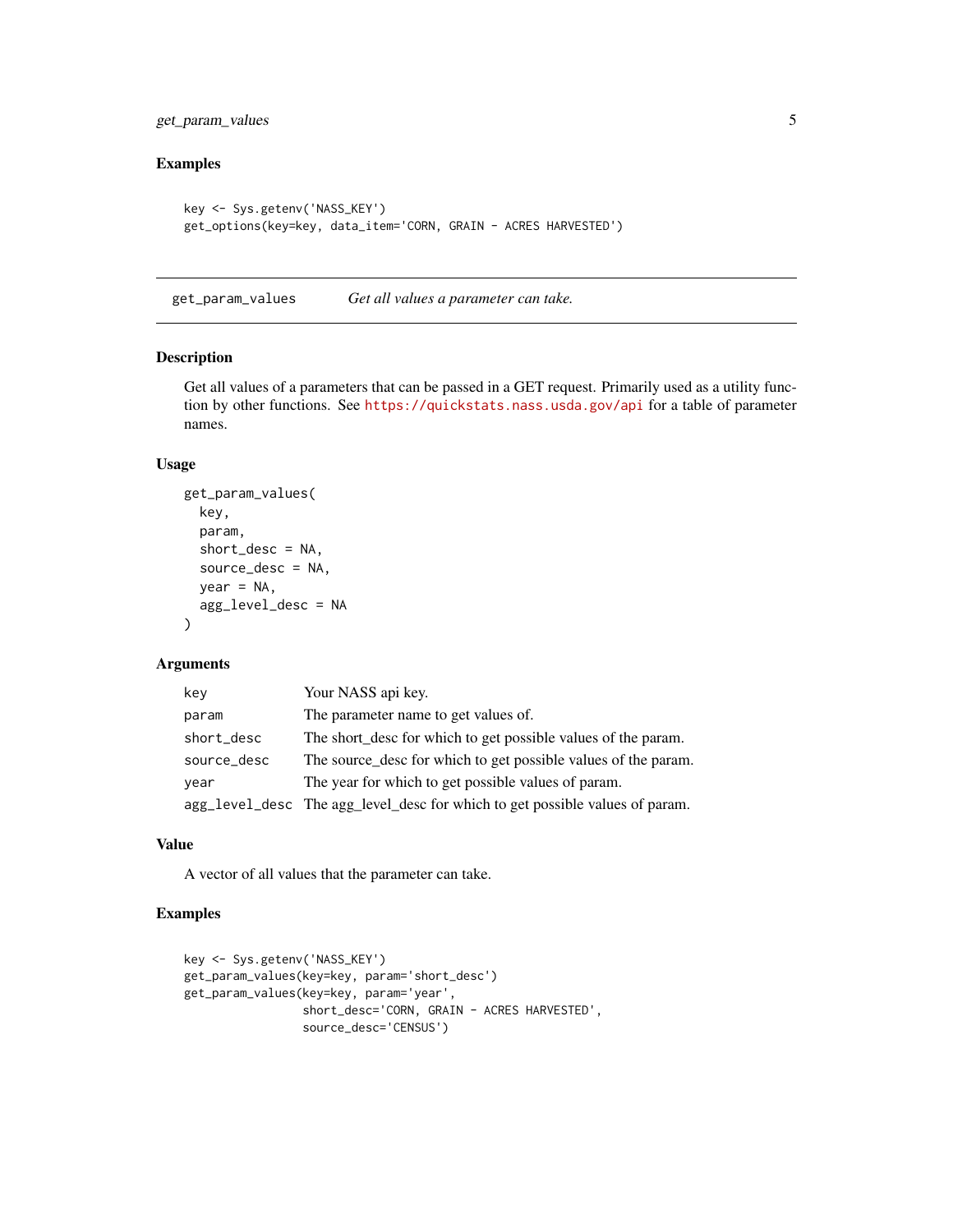<span id="page-5-0"></span>

# Description

Automatically builds the specified query and retrieves state-level data.

# Usage

```
get_state_data(
 key,
 year,
 data_item,
  fips = "all",
  domain = "TOTAL",
  source = "CENSUS"
)
```
# Arguments

| kev       | Your NASS API key.                                                                                          |
|-----------|-------------------------------------------------------------------------------------------------------------|
| year      | Must be a census year (e.g. $2012$ , $2017$ ).                                                              |
| data_item | The long description of the desired series. Use search data items function to<br>find one.                  |
| fips      | Must be 'all' or a 2-digit state fips.                                                                      |
| domain    | A modifier on data_item, some characteristic (e.g. size categories of operations),<br>use 'all' to get all. |
| source    | Must be 'CENSUS' or 'SURVEY'.                                                                               |

## Value

A tibble df of the requested data, if any exists. Otherwise returns NULL.

```
key <- Sys.getenv('NASS_KEY')
get_state_data(key=key, year=2017,
               data_item='CORN, GRAIN - ACRES HARVESTED', fips='all')
get_state_data(key=key, year=2017,
              data_item='CORN, GRAIN - ACRES HARVESTED', fips='08')
```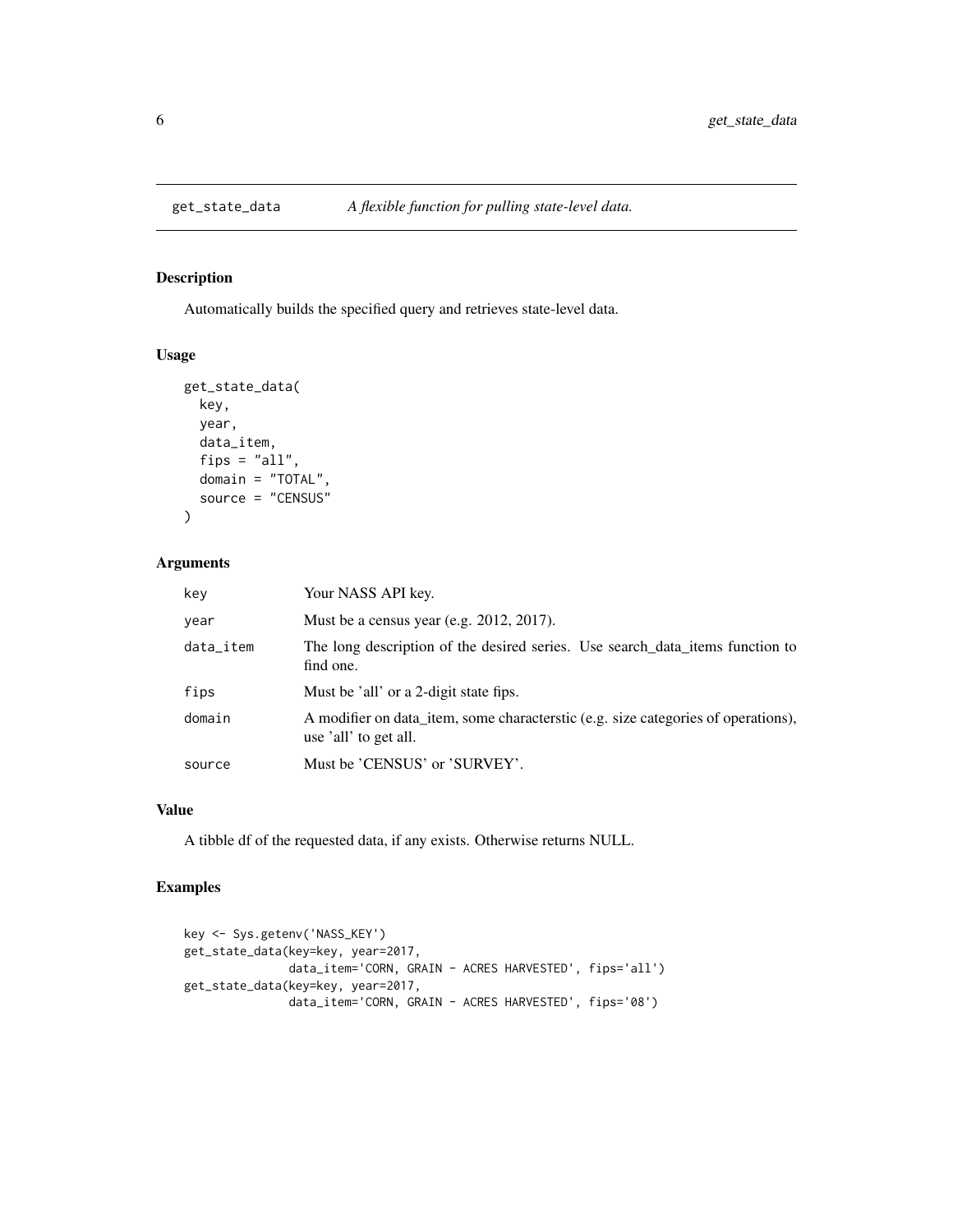<span id="page-6-0"></span>get\_state\_item\_count *Get the count of values that exist for the specified query for state-level data.*

# Description

This is used as a utility function by other functions, but can also be used to explore expected results before pulling real data.

#### Usage

```
get_state_item_count(
  key,
  year,
  data_item,
  fips = "all",domain = "TOTAL",
  source = "CENSUS"
\mathcal{L}
```
# Arguments

| key       | Your NASS API key.                                                                                          |
|-----------|-------------------------------------------------------------------------------------------------------------|
| year      | Must be a census year (e.g. $2012$ , $2017$ ).                                                              |
| data_item | The long description of the desired series. Use search data items function to<br>find one.                  |
| fips      | Must be 'all' or a 2-digit state fips.                                                                      |
| domain    | A modifier on data item, some characteristic (e.g. size categories of operations),<br>use 'all' to get all. |
| source    | Must be 'CENSUS' or 'SURVEY'.                                                                               |

#### Value

The count of values.

```
key <- Sys.getenv('NASS_KEY')
get_state_item_count(key=key, year=2017,
                     data_item='CORN, GRAIN - ACRES HARVESTED', fips='all')
get_state_item_count(key=key, year=2017,
                     data_item='CORN, GRAIN - ACRES HARVESTED', fips='08')
```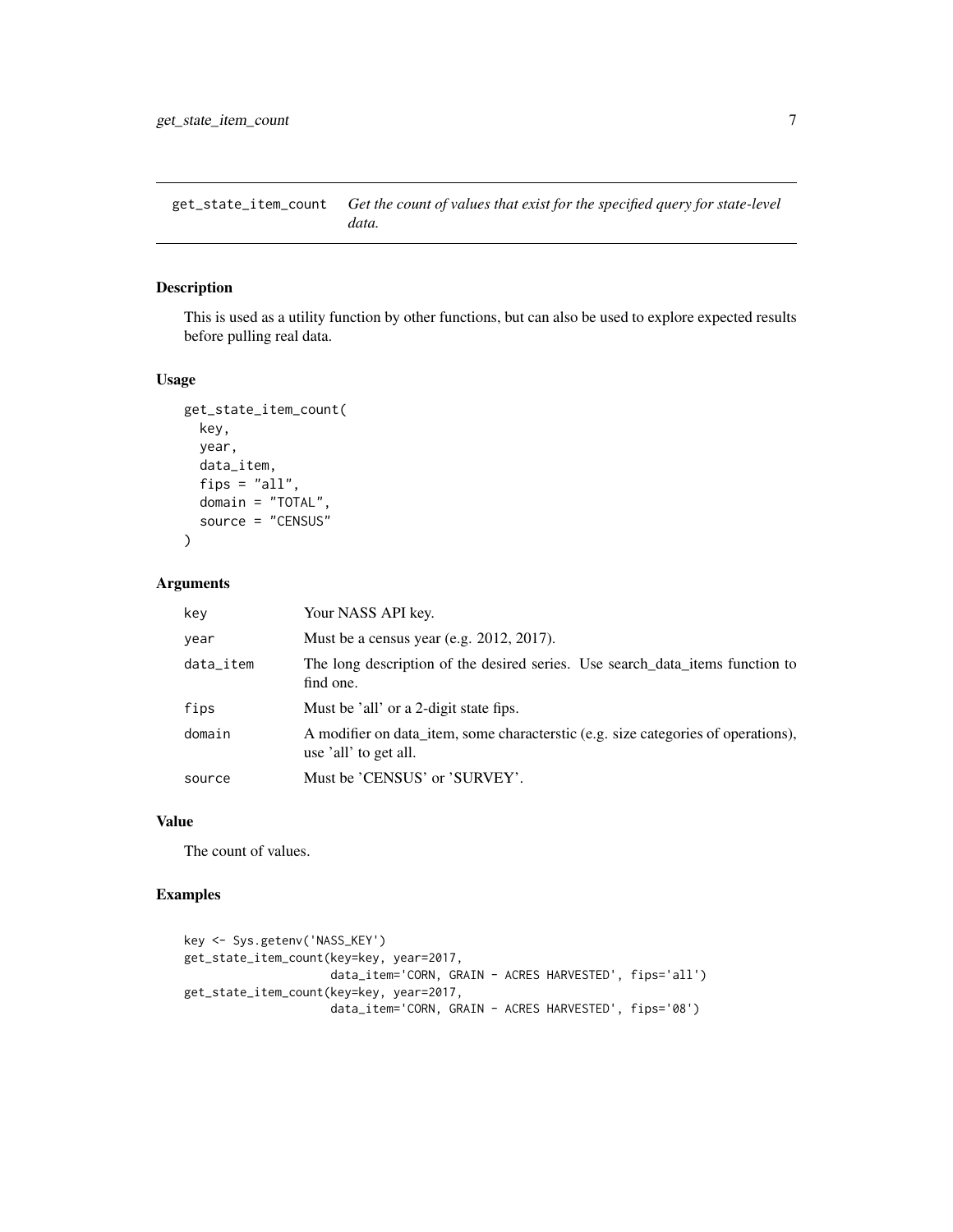<span id="page-7-0"></span>search\_data\_items *Get available data items based on search terms.*

#### Description

There are large number of data items available. This function can be used to increasingly refine search results until the desired data item is found.

# Usage

search\_data\_items(key, search\_terms, exclude = c())

# Arguments

| key          | Your NASS api key.                                                     |
|--------------|------------------------------------------------------------------------|
| search terms | A vector of search terms. Each result will include all terms.          |
| exclude      | A vector of search terms to exclude. No result will have any of these. |

# Value

A list of all search results.

```
key <- Sys.getenv('NASS_KEY')
search_data_items(key, search_terms=c('corn', 'harvested'),
                  exclude=c('sweet'))
search_data_items(key, search_terms=c('corn', 'price'), exclude=c())
```